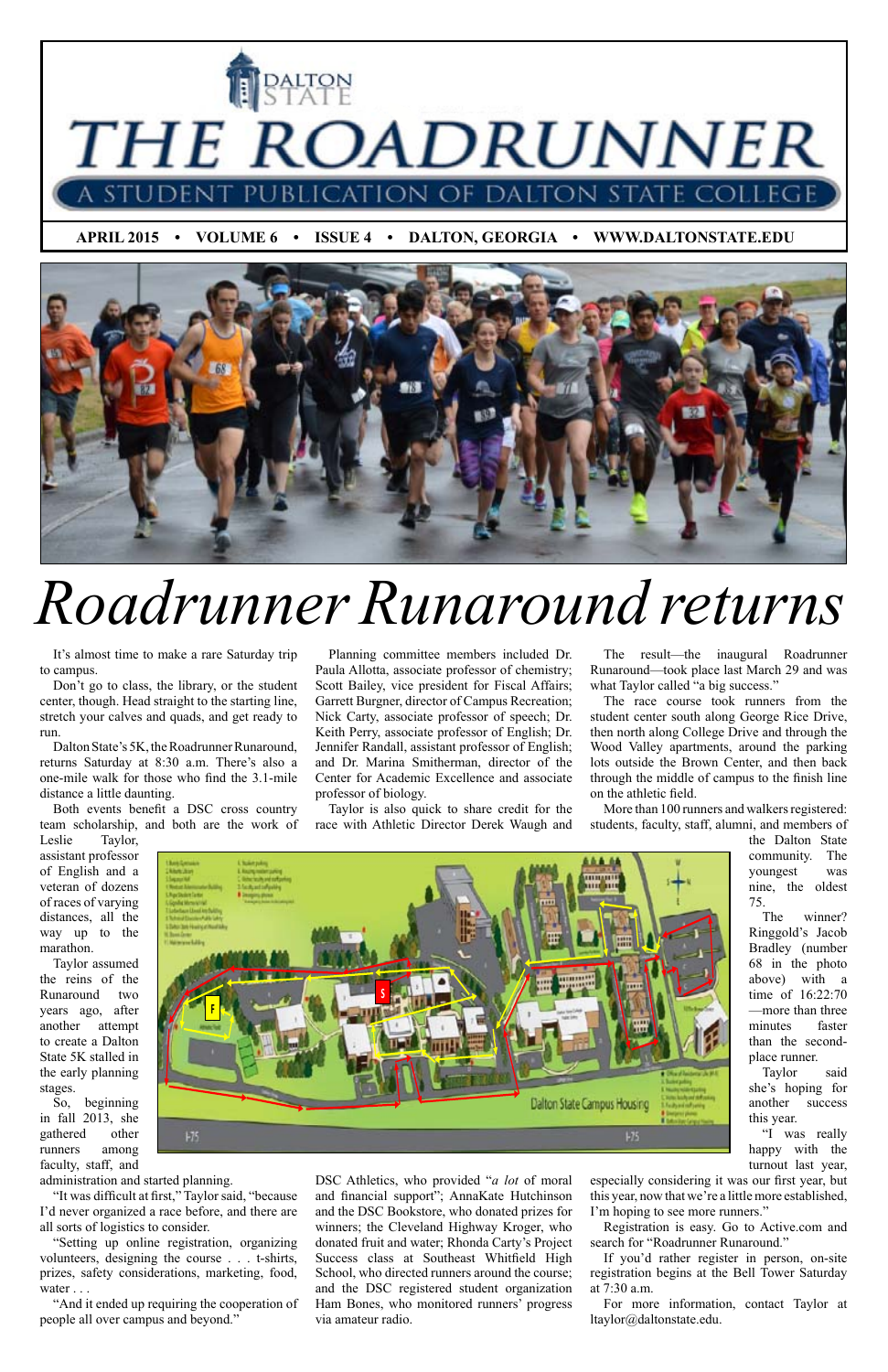# Katherine Fromm: "Ready to fly"

When anyone mentions Katherine Fromm, everyone within earshot thinks of the long, bouncing curls, the jaunty walk, and the smile that lights up every room she enters.

Usually adorned with a scarf, she greets almost everyone she passes with a melodic "Have a lovely day!"

The senior has been almost ubiquitous during her three and a half years on campus.

Fromm has been an orientation leader, senator for the School of Health Professions, an employee of Bandy Gymnasium, an intern for the Dalton State Foundation, and, now, is student body president.

She's acted in campus and community plays and has often been the face of DSC, appearing frequently in promotional literature and on local billboards and the Dalton State homepage.

So, how did she come to be such a campus presence?

Katherine Fromm was born the third child of seven in Fort Worth, Texas. Though she grew up there, Colorado, New York, and Calhoun, Ga., she never had to change schools: her mother homeschooled her and her siblings, and it was a perfect fit for her.

"I'm very motivated and very driven," Fromm says, "so I would get up in the morning, eat breakfast, and do all of my schoolwork and be done by lunchtime. . . . [Y]ou work at your own pace. It's amazing. There's no sitting around waiting for the whole class to finish."

Finishing her schoolwork meant that Katherine could spend more time doing what she loved—anything outdoors or with animals.

"As a kid I played outside a lot," she says. "We've always had dogs and cats, but I've always been really drawn to big animals. We've always lived near horses or cows or sheep, and I've just always been drawn to them."

Her pull towards larger animals led her to a high school job working in a barn near her home. She started off as a volunteer and after two years became barn manager.

She assumed that she would work there forever, that she would "fall in love with a cowboy and have a barn of my own," but one day a young horse she was trying to break spooked and threw her.

The ambulance trip that followed proved one

of the most important rides of her life.

"I'm lying in the back of the ambulance, and instead of freaking out because I can't move . . . I was laying there thinking, 'I can't breathe, but this is pretty cool!'" she says. "There were all these lights, and everybody's in uniform, and there were shots and stuff lying around. I got to the emergency room and told my mom, 'I want to go to nursing school.'"

She says that before that ride, she had "fought" the prospect of attending college. Because most of her family is in the medical field, she had decided "I'm not going to be another Dr. Fromm or Nurse Fromm. There are too many of us!

"And then I took my ride in the ambulance and thought, 'Okay, let's do this.'"

So, in the fall of 2011, Katherine came to Dalton State.

She stood out immediately.

#### **by Tanner Blackton**

*editor*

(*see Fromm, page 3*)

During freshman orientation, her orientation leader suggested that she apply to become an orientation leader herself. She was dubious, but she filled out the application—and soon got the job.

A year later, as a sophomore, she therefore had to juggle classes, a longtime job at Chick-Fil-A, and her new job as an orientation leader—and a new passion, acting.

She took part in her first play, *Fiddler on the Roof*, in the summer of 2012.

A few months later, during the Artistic Civic Theatre's spring 2013 rehearsals for *Oklahoma!*—which she cites as one of her favorite musicals—DSC's Jackie Daniels, assistant professor of communication and theater arts, e-mailed to ask a favor of her.

It was just two weeks before the opening of *Twelfth Night*, THEA 2100's play that semester, and Daniels wanted Fromm to play Olivia.

The part has dozens of lines, but Katherine, always ready to lend a hand, memorized them in just three days.

The entirety of her involvement with the play, from the day she accepted the part to the day the set was struck, lasted 11 days. "It was crazy," she says, "but I enjoyed it." Her junior year, 2013-2014, was her first as a nursing student, and that meant late nights, difficult tests, and memorizing, memorizing, memorizing.

"You have to learn everything," Katherine says. "You can't skip class because what if that's the day you learn how to stop bleeding, and then you show up to your clinical and you have to say, 'I can't help you. I wasn't in class that day?'

"You have no excuses. You've got to be there and pay attention. It's vitally important."

Fromm soon found herself as part of student government, senator for the School of Health Professions. The position was brand new, but she learned and grew with it, then won reelection a year later.

**Katherine Fromm poses with Rage in a promotional photo for the DSC Office of Marketing and Communications.**



**contributed photo by Jonathan Marks**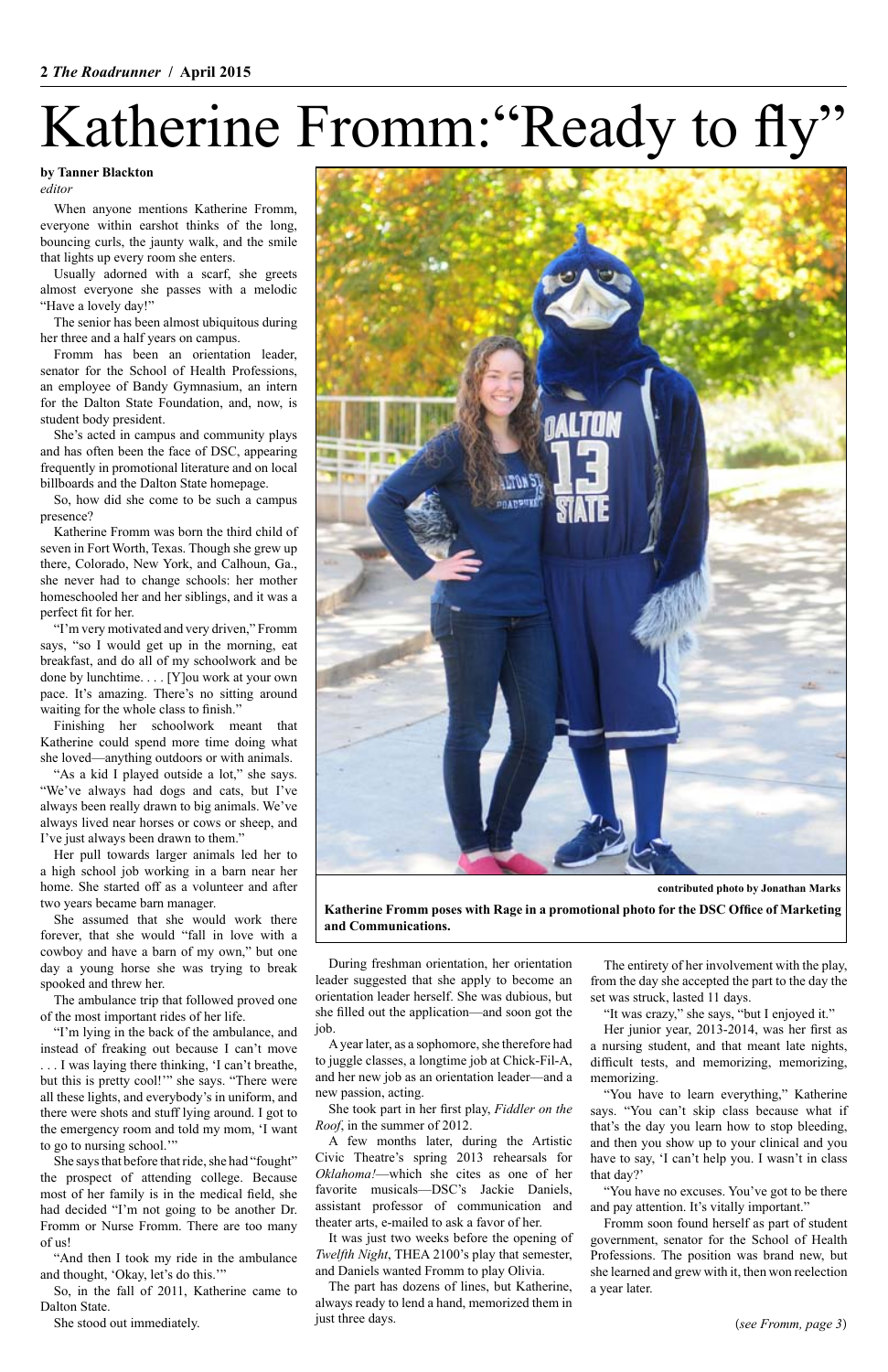The DSC Book Festival returns Wednesday with a trio of events featuring author Susan Gregg Gilmore, best known for her 2008 novel *Looking for Salvation at the Dairy Queen*.

Gilmore's day on campus begins with a writing workshop at 10:50 a.m. in Roberts Library 235. She'll then attend the Literary Reading Society's 2 p.m. discussion of *Looking for Salvation at the Dairy Queen* in Liberal Arts 206.

In a recent e-mail interview about her latest novel, Gilmore said, "I loved every minute of writing *The Funeral Dress*. I loved all the research, the sewing lessons, the interviews, the hikes—I loved it all."

The main event will take place at 6:30 p.m., when Gilmore will read from and discuss her most recent novel, *The Funeral Dress*, in Brown 105. A reception and book signing will follow.

All three events are free and open to the public.

Like last year's featured author, Kimberly Brock, Gilmore is something of a local. Born in Nashville, Tenn., she grew up spending summers with her grandparents in Ringgold, where she later set *Looking for Salvation at the Dairy Queen*. She now lives in Chattanooga.

The novel tells the story of Emmalee Bullard, an unwed mother fighting to find her identity in 1960s and '70s Appalachia.

### Book Fest to feature three events

#### **by Minela Karagic**

*staff writer*

"I didn't know if it was going to happen, but I knew that I wanted to give back," she says. "I feel like Dalton State has given me so much since day one. I've had people to help and support me, people who love and care about me.

"So I saw this as a chance to have my time and my efforts focused on giving back to the school. And it's been a beautiful ride so far."

Part of her job as student body president is attending Board of Regents meetings, where she gets to go behind the scenes and see how the University System works.

"The best part is being able to communicate the needs and desires of the student body to the people who are actually in charge," Katherine says. "One of my goals was to increase the communication between the higher-ups and the 'average Joe.'"

One of her first acts as president was securing

the right to email the student body, a task none of her predecessors had undertaken. She now makes it a point to inform students about meetings and important dates.

"It's not secret, but a lot of the time, the information's not available unless you go looking for it. My aim is to make it easier to find and let the student body know what's going on in SGA."

Even though she's been busy this year, Katherine has not given up her love of the stage. She played matriarch Merilee Kendricks in last semester's *Long-Lost Relatives*, bringing to the THEA 2100 stage a southern twang not heard since fall 2012's *Muscadine Wine*.

She was also recently cast as Lady Capulet in this semester's production of Shakespeare's *Romeo and Juliet*.

Katherine estimates that, after the 2014-2015 school year, she'll have one more year at Dalton State. And with her bachelor's in nursing, she knows that her options as to what will follow are nearly limitless.

She's thought about working as a scrub technician for surgery, but she's also interested in wound care nursing or working in trauma care or a burn unit.

"I like the stuff that most people think is really gross," she says, laughing. "I could never work in a doctor's office and hand out prescriptions. That's just too boring for me. I want to be the one to fix people who really, really need help," she adds.

It's her dream to go on medical missions, and she would love to partner with Doctors without Borders.

When asked if she will be revisiting Emmalee anytime soon, Gilmore said, "I don't know at this point. I doubt it. But I've learned to never say never!"

"When Haiti was in so much trouble, I would have loved nothing more than to have had my degree and helped." Whatever she does, she's definitely looking to get more fully involved with the larger community.

"I will always be a Roadrunner," she says, "and I plan to be an involved alum.

"I feel like Dalton State has truly prepared me for the real world," she continues. "I'm ready to go live life. I won't just have my degree; I'll be ready for whatever comes.

"It's a big, new world. I feel like Dalton State is our own little paradise, a haven in the middle of everything else that is life.

"But it's not just a place that says, 'Come here, be safe, and be protected and don't learn anything.' It's a place that nurtures you, shapes you, and prepares you for the real world. And they do it so gently.

"Dalton State is like a bird's nest," Katherine says. "And after my time here, I feel like I'm ready to fly."

"Part of what's made my nursing school experience difficult," she says, "is the fact that I'm juggling other stuff with it. But I wouldn't trade it for the world.

"You do not bond with people so well under other circumstances. I would equate it with being in the military and going through boot camp. The things you see together and the things you talk about together, it's just on another level."

She says that clinicals have been her favorite part of nursing—but that some days are better than others. She couldn't have been more bored during her ear, nose, and throat rotation, but later she got to watch an open knee replacement.

"Everyone's in these full suits like they're in some space movie," she says, her eyes sparkling. "There's blood and tissue flying through the air.

And I'm just sitting there thinking, 'Oh my gosh, this is so COOL!' The surgeon saw me and my reaction and said, 'Yeah, you're gonna be fine.'"

She graduated with her associate's in nursing last spring, inspiring someone dear to her.

During the pre-graduation rose ceremony, graduates give roses to those who have helped them most in their journey at Dalton State. Katherine gave hers to her mother Corinna.

"She was just sitting there bawling, and when I handed her the rose, she whispered to me, 'I'm going to do that.'"

So now, alongside two of her daughters— Katherine's younger sister Hannah is a communication major—Corinna Fromm is attending Dalton State. She too is a nursing student.

In the spring of 2014, now a veteran of student government, Katherine decided to run for student body president.

It was a time when clothing manufacturers began dotting the rural landscape, when women rushed to work long, laborious hours for petty wages—and a time when an unwed mother could create a giant stir in a small town.

Emmalee applies for a job at the Tennewa Shirt Factory in Cullen, Tenn., in hopes of leaving her horrific past behind and building a better life for herself and her baby. There, she

meets a tough old dame named Leona Lane, and the two women create a strong bond.

Gilmore said in the interview that a fundamental aspect of making a story great is character development. "This is the foundation for great plot," she said.

Both Emmalee and Leona prove it.

Just when it seems as though Emmalee is about to escape her past, tragedy strikes, and her dear friend Leona dies. To honor her memory, Emmalee decides to create the funeral dress that gives the novel its title.

Her efforts are met with distressing opposition, but her dedication and heart give her the power to tear down the barriers built to contain her truth.

"Dying has a funny way of making you see people, the living and the dead, a little differently," Gilmore said.

Original, heart-wrenching, and wise, *The Funeral Dress* proves that everyday life is full of struggles like Emmalee's, but Gilmore reminds us that after such struggles eventually comes peace.

To check out Gilmore's novels or obtain more information about the Book Festival, visit Roberts Library or contact Library Director Lydia Knight at lknight@daltonstate.edu.

**The 2015 DSC Book Festival will feature novelist Susan Gregg Gilmore.**



**contributed photo**

### *Fromm*

(*continued from page 2*)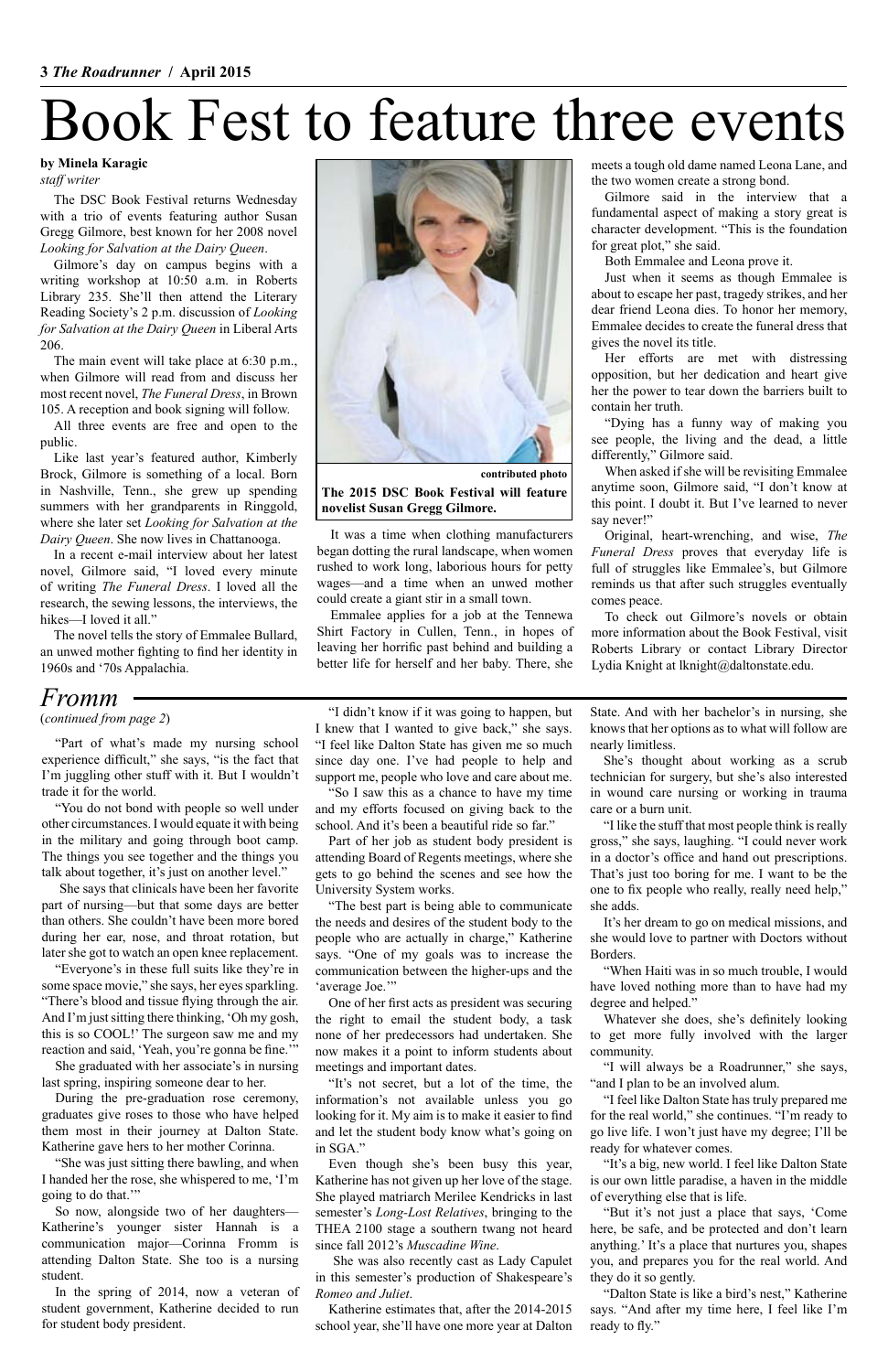

**by Kayla Henderson** *staff writer*

On April 7, 2014, the world became a lot less beautiful.

Joshua Vance Bates, 27, a DSC English major and *Roadrunner* staff writer, left us forever that day.

A little more than a month ago, on Feb. 13, several of his friends, family, and professors gathered around a dogwood recently planted in his memory—between the Liberal Arts Building and the faculty parking lot—to share thoughts about our loss.

I first met Josh in the fall of 2013.

On the first day of Advanced Composition, I sat beside him, and he introduced himself to me.

I immediately thought, "Where have you been my whole life?"

I couldn't help but notice his smile. It was beautiful, like he was, and infectious, like his whole personality was.

My fondest memory of him comes from when I later had to deliver a presentation in that same class.

I was so nervous that I thought I was going to be sick, so I asked him to ask me questions throughout to take some of the pressure off.

He did, and it worked.

In fact, I think he was the only person who had read the article I discussed.

As I sat down afterwards, I said, "Well, that really sucked."

He said, "Are you kidding? You did awesome."

That's who Josh was. He was your biggest

fan when you most needed one.

He made me feel better, more confident, and he was always doing that. He was always striving to make others feel better.

As a result, he made me want to be a better person, to encourage him the way he so often encouraged me.

I messaged him on Facebook a few times, reminding him of how amazing he was.

He always responded, "I'm not convinced."

So I kept telling him. I wanted him to believe it. He was nothing short of phenomenal, and he deserved to know it and feel it, to be convinced.

Finally, after several failed attempts, he said, "Okay, you have me convinced."

For a large portion of that semester, Josh, fall 2014 graduate Kellie McClure, and I were in a peer review group in Advanced Composition.

"Every time he reviewed my papers," Kellie remembers, "he didn't just give me general

feedback. He was actually intrigued by what I had to say. He wanted to know more.

"When he reviewed my papers, he wouldn't say things like, 'I really like this' or 'Good job.'

"He would ask me questions like, 'Why do you feel this way?' and 'This is interesting. Tell me more about this.'

"Josh didn't just want to learn," Kellie continues. "He wanted to know. He wanted to know all about you. He was selfless, caring, and passionate about getting to know people through their writing."

When it comes to my writing, I'm my own worst critic. Josh constantly reminded me of how much he enjoyed my writing.

He would say, "You're a good writer. Now, the next step is for you to believe that."

Our friendship, in the end, was brief, but it will have an everlasting effect on me.

"If you needed ten minutes of his time," Kellie says, "and he only had five minutes to spare, he would made it work."

You don't forget someone like that. It's impossible, unimaginable.

Every time I'm feeling down, I remember him and his smile.

It doesn't seem fair that someone so beautiful, so genuine, someone who had so much more to offer had to go so early.

The world isn't as bright anymore.

Every April, though, it should get at least a little brighter: that's when Josh's dogwood should bloom.

A plaque beside it bears a quote from David Levithan's novel *Wide Awake*: "Do not just seek happiness for yourself. Seek happiness for all.

Through kindness. Through mercy."

Kellie and I chose the quote because it sums up Josh in the best way possible.

*Wide Awake* centers on accepting others as they are, and Josh epitomized that practice.

He never judged, never talked badly about others, and he always gave everyone a chance.

I don't think I ever heard him talk negatively about anyone. He gave his positive energy to every conversation, every person he met, every aspect of his life.

Everyone who attended the memorial shared precious memories that they had with Josh, and we all laughed, cried, and remembered.

We have been assured that the dogwood will be beautiful.

Just like he was.

The following are tributes written by Josh's friends and professors.

Whenever Josh would speak in class, his words revealed a compassionate heart. A true gentleman, Josh was the kind of person whose presence made the world a better place.

His absence is painfully felt, but his memory will be cherished, reminding us to treasure life and those we love in our short time here on earth.

—Lalitha Coetsee (class of 2014, English)

Dear Josh,

I didn't know you very well, nor very long, but you still managed to affect my life.

You were the most caring person. You didn't know what I was going through, and you always smiled at me.

You were a singular, special individual, and the world is a sadder place without you. I wish we could have known one another better and become best friends. Thank you for making class more enjoyable and for your encouragement. I'm going to miss you terribly.

All of my love,

Jessica Laymon (senior, English)

Josh—I can't believe it's been nearly a year already since I had to say goodbye to you, and in a way I feel like I still have to say goodbye to you every single day.

Some days, it feels like a lifetime ago that we hid under the stairwell, debating literature or breakfast cereals with equal passion like the true scholars we were. Some days I feel like it was only yesterday.

Some days I think of you and laugh hysterically at memories of you just being the amazing person you were. Some days I think of you and I can hardly catch my breath at the thought of not being able to talk to you about the most insignificant thing. I could always count on you to be there to lend an ear or shoulder. One of your most amazing qualities was your ability to be completely in the moment with someone. If someone needed your time, you gave it so freely and completely. Not one person who knew you had an unkind word to say about you. Everyone who met you immediately fell in love with your kind, generous, and humble spirit.

You are incredibly and immensely loved. You will be dearly missed.

Until I see you again, goodbye, sweet friend. Kellie McClure (class of 2014, interdisciplinary studies)

(*see Josh Bates, page 6*)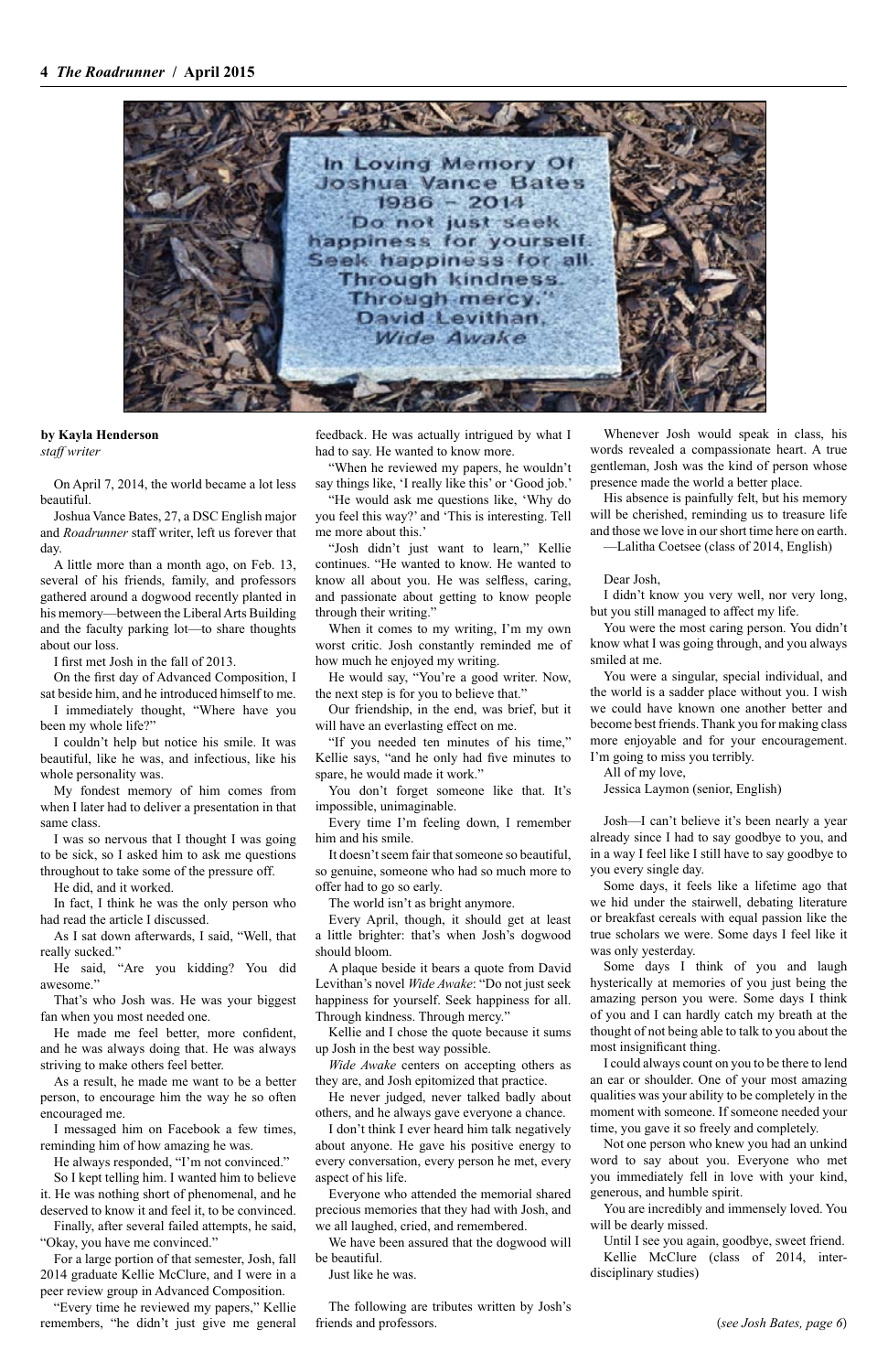### **DSC Homecoming 2015**







**Top left: Fans react to first-half action between Dalton State and Bethel University Saturday, Jan. 31. Top right: Sophomore Madison Ellis cheers on the Roadrunners. Middle: Dalton State's LaDaris Green gets the opening tip to start the game. Bottom left: Junior Kailey Vaughn, senior Montana Gray—soon to be named homecoming prince—and freshman Bailea Bickley are introduced during halftime. Bottom right: Senior Jill Campbell enjoys her first moments as homecoming queen while her father Joe looks on. (staff photos by Tanner Blackton)**